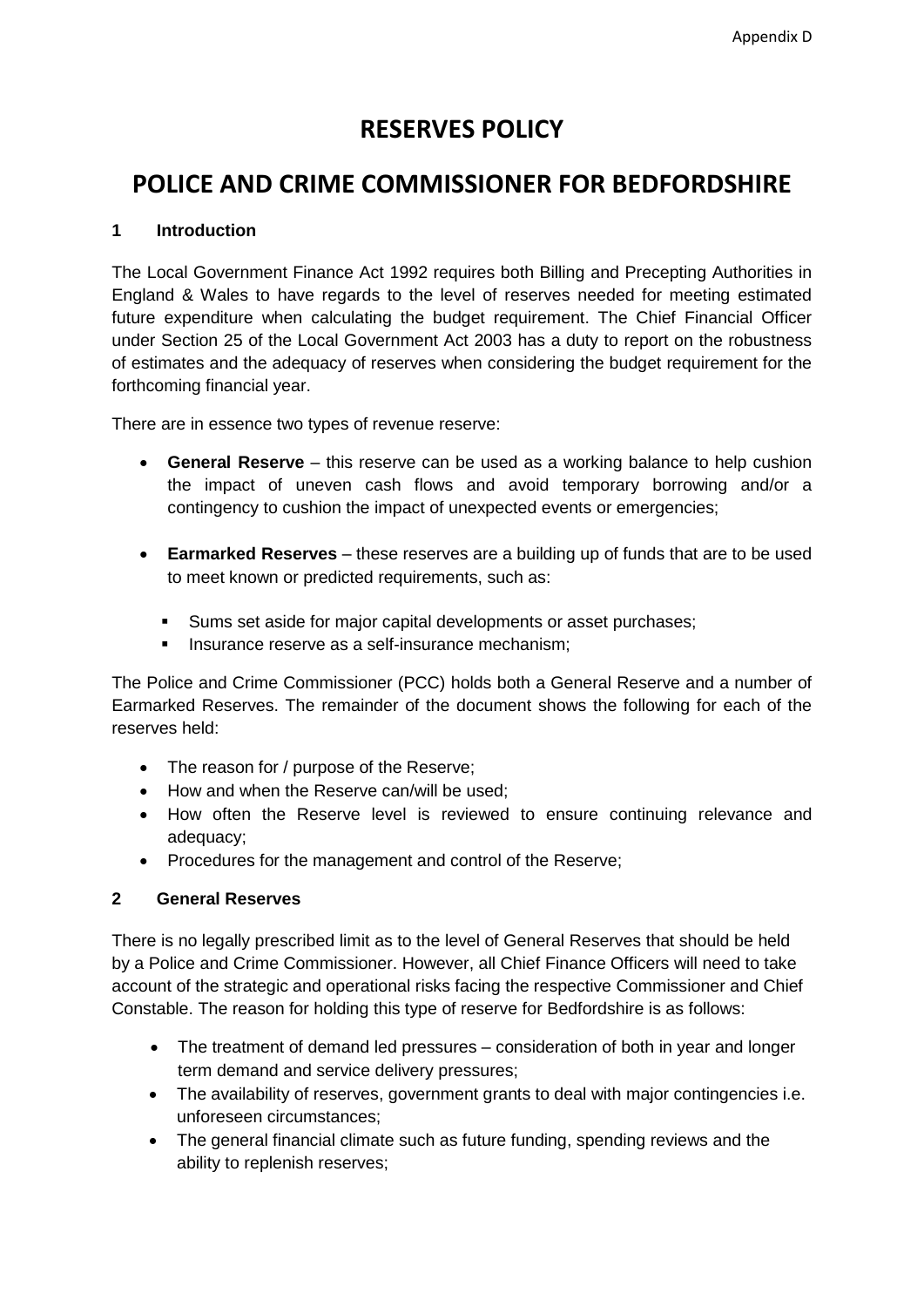Whilst there is no legally prescribed limit it is likely that, but not restricted to as dependant on the factors above, that the Police and Crime Commissioner will hold a general reserve of between 2% and 5% of the annual net revenue expenditure (NRE).

The adequacy of the General Reserve for the Police and Crime Commissioner is reviewed twice a year, once at the time the budget for the ensuing year is set, normally in January and again when the final accounts are being produced for the previous financial year, normally in May/June.

This Reserve can only be used with the Police and Crime Commissioners approval and this will normally be subject to a report being approved at the Strategic Board but may be approved outside of the Board if a more timely decision is required.

At the time of setting the 2018/19 budget it has been determined that the general reserve will be set at £3.0M, which represents approximately 2.85% of the NRE for 2017/18. This level recognises the ability to claim special grant for significant operational events which can be completely unforeseen, albeit expenditure equating to 1% of NRE will have to be met by the Commissioner and excluded from the grant. Therefore the reserve allows for two types of these events to happen in the financial year as well as providing for any other exceptional circumstances where special grant wouldn't apply.

### **3. Earmarked Reserves**

The following Reserves are held by the Police and Crime Commissioner for specific purposes and as such are classed as Earmarked Reserves:

#### *Budget Reserve*

The financial climate in which the Commissioner and Chief Constable operate is not certain but both have specified their desire to protect the frontline resources as best they can whilst overall costs and demand increases on the Force. This reserve will be used, therefore, over the medium term to limit the level of savings the Force has to make, whilst still allowing the Commissioner to produce a balanced budget over the medium term.

With the ability to increase Council Tax by £12 per annum for the next two years it is estimated that the majority of the budget reserve will be fully utilised by 2021/22, with the majority of call on the reserve being in 2021/22, see table below

| Actual   | Actual   | Estimated | Estimated | Estimated | Estimated |
|----------|----------|-----------|-----------|-----------|-----------|
| @31/3/17 | @31/3/18 | @ 31/3/19 | @ 31/3/20 | @ 31/3/21 | @31/3/22  |
| £M       | £M       | £M        | £M        | £M        | £M        |
| 2.317    | 2.317    | 2.317     | 2.191     | 1.340     | 0.063     |

| Table One - Estimated balances of Budget Reserve from 31/3/17 to 31/3/22 |  |  |
|--------------------------------------------------------------------------|--|--|
|--------------------------------------------------------------------------|--|--|

The Budget Reserve will be reviewed during the current financial year as part of the Medium Term Planning process and formally assessed as part of the budget setting process each financial year.

The budget reserve can only be used subject to the Police and Crime Commissioners approval and this will be via a formal paper being presented to the Commissioners Strategic Board.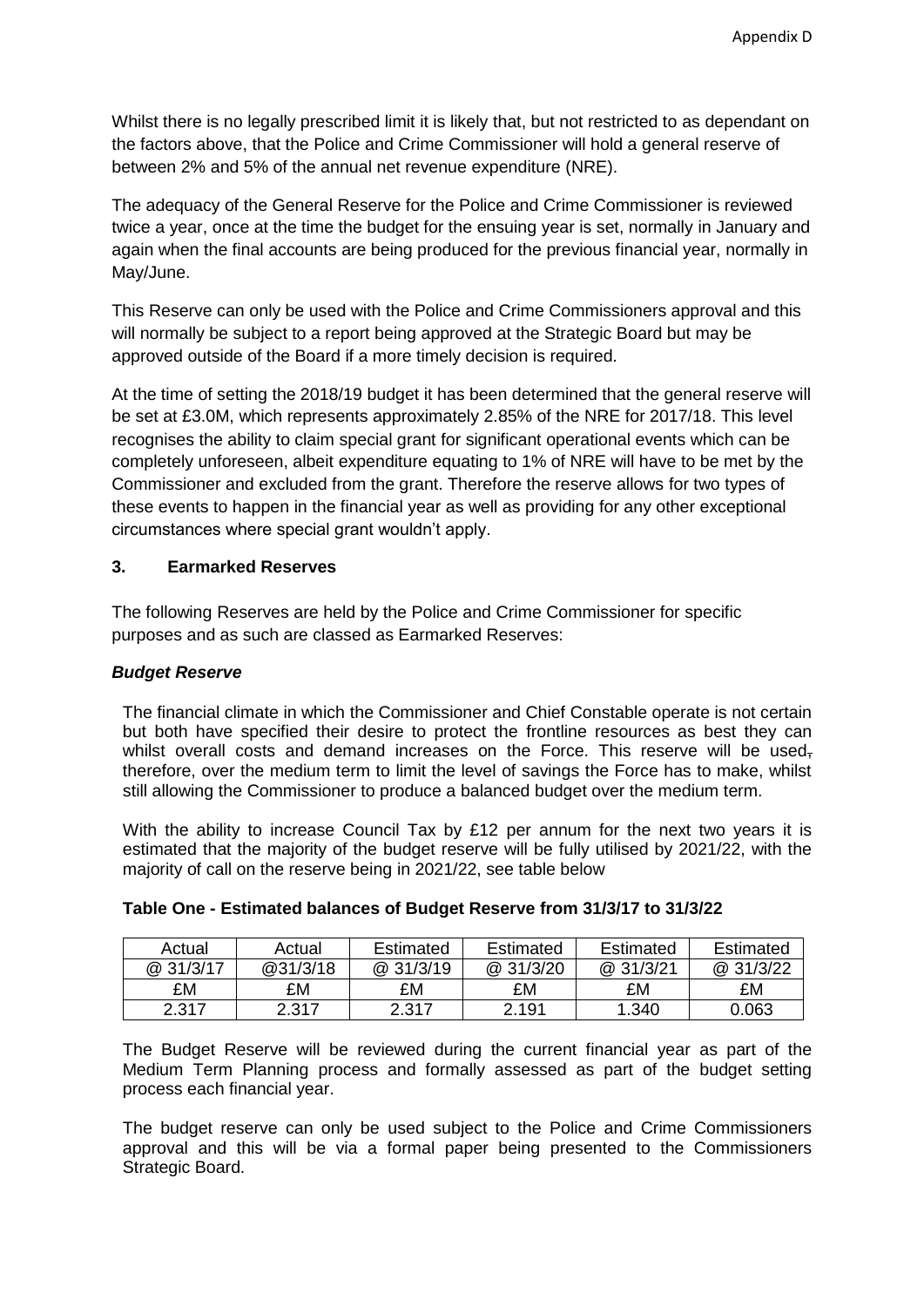### *Performance and Change Reserve*

This reserve is to support the delivery of the savings needed over the Medium Term Financial Plan to provide a balanced budget as well as funding one-off costs that will assist the Force in managing demand and thus sustaining/improving performance in priority areas.

The types of cost that this reserve is earmarked for are:

- Assisting with pump priming collaborations, both local and regional;
- Assisting with redundancy costs and other set up costs arising from restructuring and change programmes;
- Change costs associated with Athena (a new Crime, Case, Intelligence and Custody system);
- Performance and pump priming initiatives that reduce demand, such as resources into Emerald Team targeting domestic crime and serious sexual offences and the Force Control Room.
- Invest to save opportunities.

Use of this reserve will not involve on-going revenue expenditure that would normally be funded through the Revenue Budget and will be restricted to clearly targeted oneoff items that demonstrate a return on the investment or performance benefits.

The table below shows the current projection for this reserve and decisions to use it will only be made by the Police and Crime Commissioner through a formal paper being submitted to the Commissioners Strategic Board.

### **Table Two - Estimated balances of Performance & Change Reserve from 31/3/17 to 31/3/22**

| Actual    | Actual   | Estimated | Estimated | Estimated | Estimated |
|-----------|----------|-----------|-----------|-----------|-----------|
| @ 31/3/17 | @31/3/18 | @ 31/3/19 | @ 31/3/20 | @31/3/21  | @ 31/3/22 |
| £M        | £M       | £M        | £M        | £M        | £M        |
| 3.782     | 2.185    | 0.677     |           |           |           |

The Performance and Change Reserve will be reviewed during the current financial year as part of the Medium Term Planning process and formally assessed as part of the budget setting process each financial year.

# *Force Earmarked Reserve*

This reserve is comprised of funds that have been put aside from the previous financial year's underspends for specific one-off initiatives in the Force. The reserve held is therefore for one year only and is reviewed once a year as part of the consideration of the previous years' outturn.

Full detail of the initiatives funded through this reserve is included within the approved outturn report that is tabled at the Commissioners Strategic Board.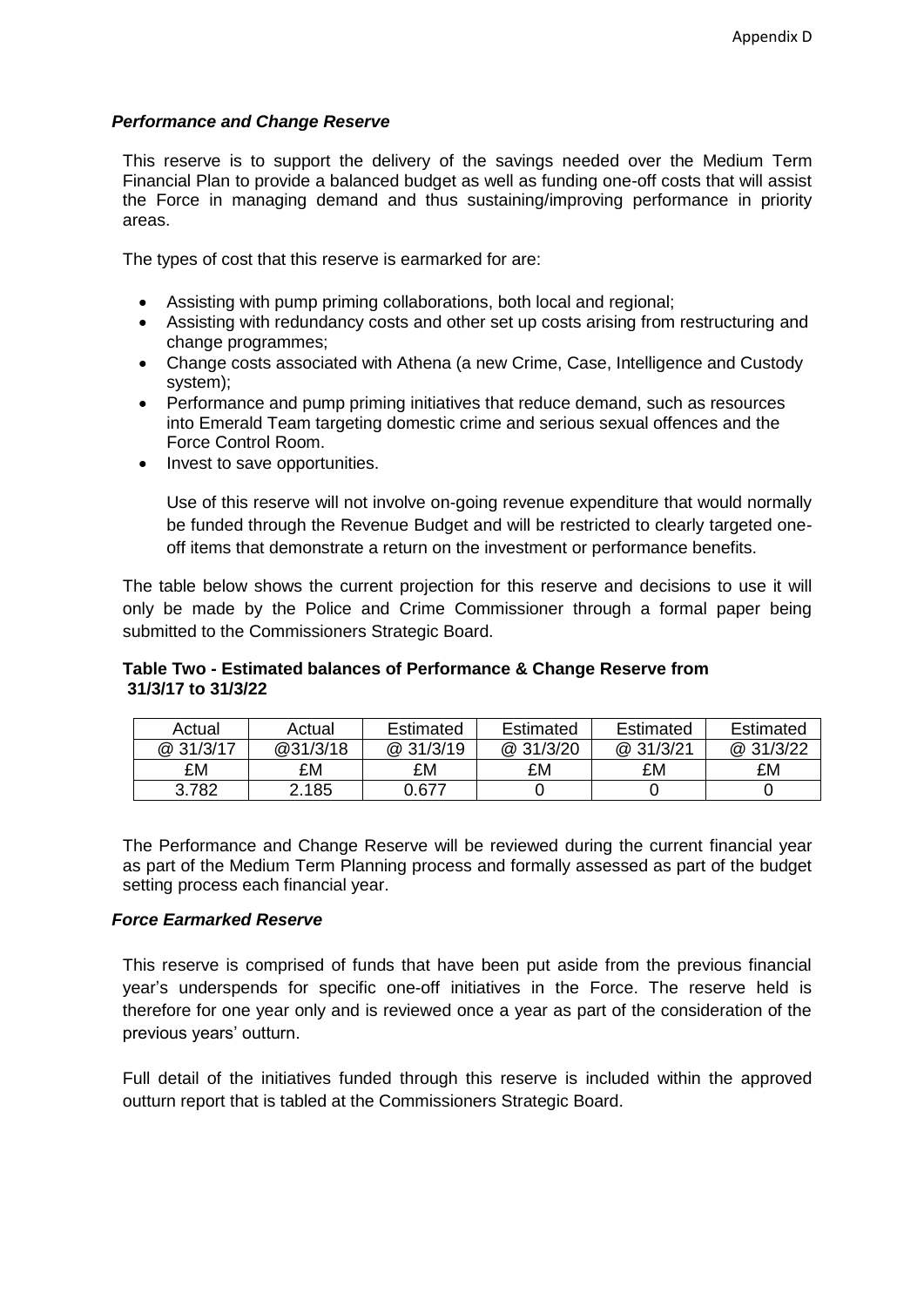Spend against the agreed initiatives is monitored as part of the Chief Constable's budget monitoring process and any underspend on this reserve is considered within the overall outturn position for the financial year.

As the table below shows, the reserve is usually held at a very low level and is expected to be fully utilised in the year it is given.

| Actual    | Actual   | Estimated | Estimated | Estimated | Estimated |
|-----------|----------|-----------|-----------|-----------|-----------|
| @ 31/3/17 | @31/3/18 | @ 31/3/19 | @ 31/3/20 | @ 31/3/21 | @ 31/3/22 |
| £M        | £M       | £M        | £M        | £M        | £M        |
| 0.095     |          |           |           |           |           |

# **Table Three - Estimated balance of Force Earmarked Reserve from 31/3/17 to 31/3/22**

### *Road Safety Reserve*

This reserve has been specifically created to assist with enhancing road safety in Bedfordshire. The Deputy Chief Constable will consider initiatives both internally within the Force as well as through the Strategic Roads Partnership consisting of appropriate partners within the County.

These initiatives will be formally considered by the Police and Crime Commissioner alongside her Police and Crime Plan priorities, in particular with regards to reducing the level of killed and serious injuries (KSI) on the roads of Bedfordshire and to reduce the demand on the Force.

The use of the reserve is therefore reviewed throughout the year in accordance with recommendations/initiatives from the Roads Partnership. The profile shown below therefore in terms of how the reserve will be used could change significantly depending on what proposals are approved.

| Actual    | Actual   | Estimated | Estimated | Estimated | Estimated |
|-----------|----------|-----------|-----------|-----------|-----------|
| @ 31/3/17 | @31/3/18 | @31/3/19  | @ 31/3/20 | @ 31/3/21 | @ 31/3/22 |
| £M        | £M       | £M        | £M        | £M        | £M        |
| 1.149     | 0.899    | 0.649     | 0.399     | 0.149     |           |

# **Table Four - Estimated balance of Road Safety Reserve from 31/3/17 to 31/3/22**

#### *Capital Expenditure Reserve*

The Capital Expenditure Reserve whilst earmarked to support capital expenditure is solely comprised of revenue resources and is primarily used to fund one-off expenditure approved within the overall capital programme of the Commissioner and in support of her three main capital strategies:-

- Estates Strategy:
- ICT Strategy:
- Fleet Strategy.

The proposed use of the reserve will initially be considered as part of the Capital Programme approved by the Police and Crime Commissioner at the beginning of the financial year and will be monitored throughout the year as part of the capital programme monitoring reports.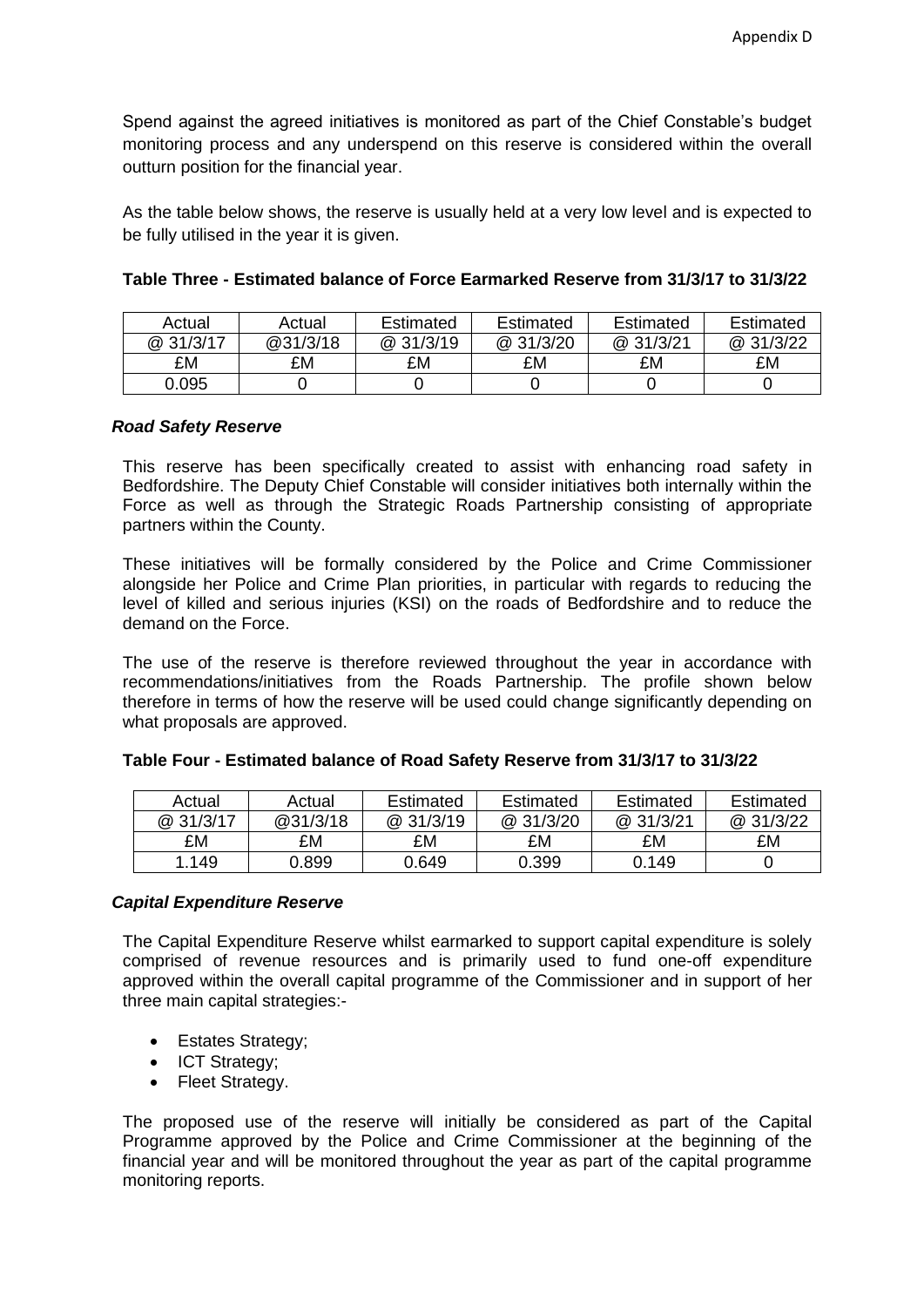The assessment of its adequacy is undertaken twice a year, once prior to the new financial year starting, usually February and again once the previous years' outturn is known, usually June.

The Estate and ICT strategies of the Police and Crime Commissioner include some significant expenditure and this reserve is used to reduce the level of the borrowing required by the Police and Crime Commissioner and thus reducing the burden of the revenue costs associated with borrowing. The profile for the capital expenditure reserve is shown below:

| Actual    | Actual   | Estimated | Estimated | Estimated | Estimated |
|-----------|----------|-----------|-----------|-----------|-----------|
| @ 31/3/17 | @31/3/18 | @ 31/3/19 | @ 31/3/20 | @31/3/21  | @ 31/3/22 |
| £M        | £M       | £M        | £M        | £M        | £M        |
| 1.682     | 0.877    | 0.877     | 0.877     | 0.877     | 0.440     |

#### **Table Five - Estimated balance of Capital Reserve from 31/3/17 to 31/3/22**

#### *Insurance Reserve*

The Insurance Reserve is held for costs that are not covered by the level of excess contained within the various insurance policies of the Force. The current market for insurance is such that it is far cheaper to have large excess and in essence self-insure than it is to pay a premium that removes the need to self-insure.

The Police and Crime Commissioner and Chief Constable are members of the South East and Eastern Region Police Insurance Consortium (SEERPIC), which is in essence a procurement and risk management vehicle for the ten Commissioners and Forces that form its membership to obtain the most cost effective insurance policies. However, due to the requirement to self-insure, whilst the market remains as it does, the Insurance Reserve is a requirement to reduce any costs being met from the revenue budget of the Force.

The Reserve is subject to a triennial valuation in terms of its adequacy and is very much based on estimates of what the liability could be for individual insurance claims on Bedfordshire Police. Known costs are met via an insurance provision and the level of funds held in both the reserve and provision are considered as part of the overall outturn at the end of the financial year.

Due to the triennial valuation the level of the reserve, in terms of projections remains fairly static, as shown below, until each valuation is completed an insurance reserve will be held by the PCC to fund self-insurance liabilities arising from increases in insurance excesses and aggregate stop losses. The level of this reserve will be subject to regular fund adequacy audits by external advisers, as before.

| Actual    | Actual   | Estimated | <b>Estimated</b> | Estimated | Estimated |
|-----------|----------|-----------|------------------|-----------|-----------|
| @ 31/3/17 | @31/3/18 | @31/3/19  | @ 31/3/20        | @ 31/3/21 | @ 31/3/22 |
| £M        | £M       | £M        | £M               | £M        | £M        |
| 1.133     | 1.133    | 1.133     | 1.133            | 1.133     | 1.133     |

# **Table Five - Estimated balance of Insurance Reserve from 31/3/17 to 31/3/22**